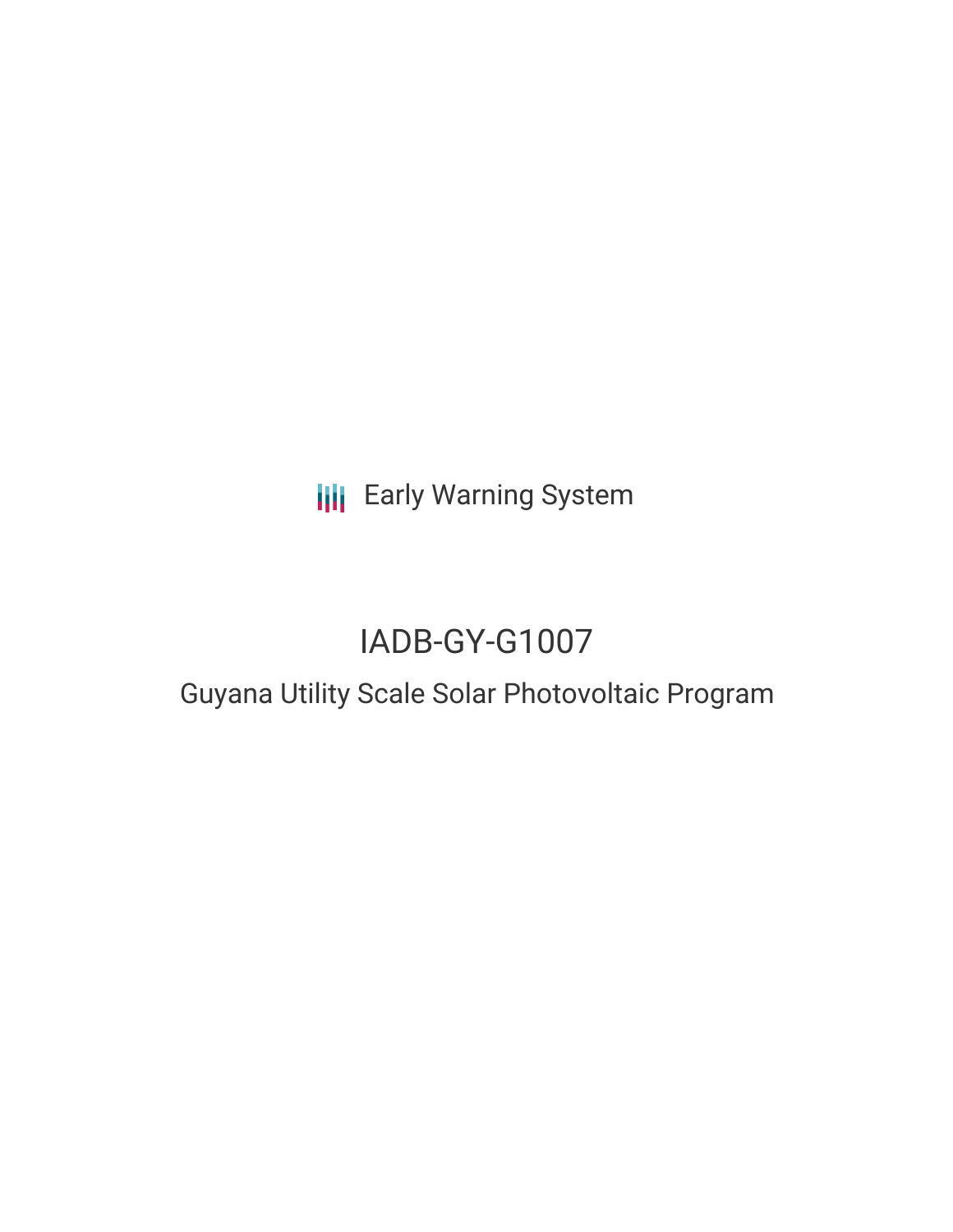

#### **Quick Facts**

| <b>Countries</b>               | Guyana                                 |
|--------------------------------|----------------------------------------|
| <b>Specific Location</b>       | UNINFORMED                             |
| <b>Financial Institutions</b>  | Inter-American Development Bank (IADB) |
| <b>Status</b>                  | Proposed                               |
| <b>Bank Risk Rating</b>        | B                                      |
| <b>Borrower</b>                | Goverment of Guyana                    |
| <b>Sectors</b>                 | Climate and Environment, Energy        |
| <b>Investment Type(s)</b>      | Grant                                  |
| <b>Investment Amount (USD)</b> | \$83.30 million                        |
| <b>Project Cost (USD)</b>      | \$83.30 million                        |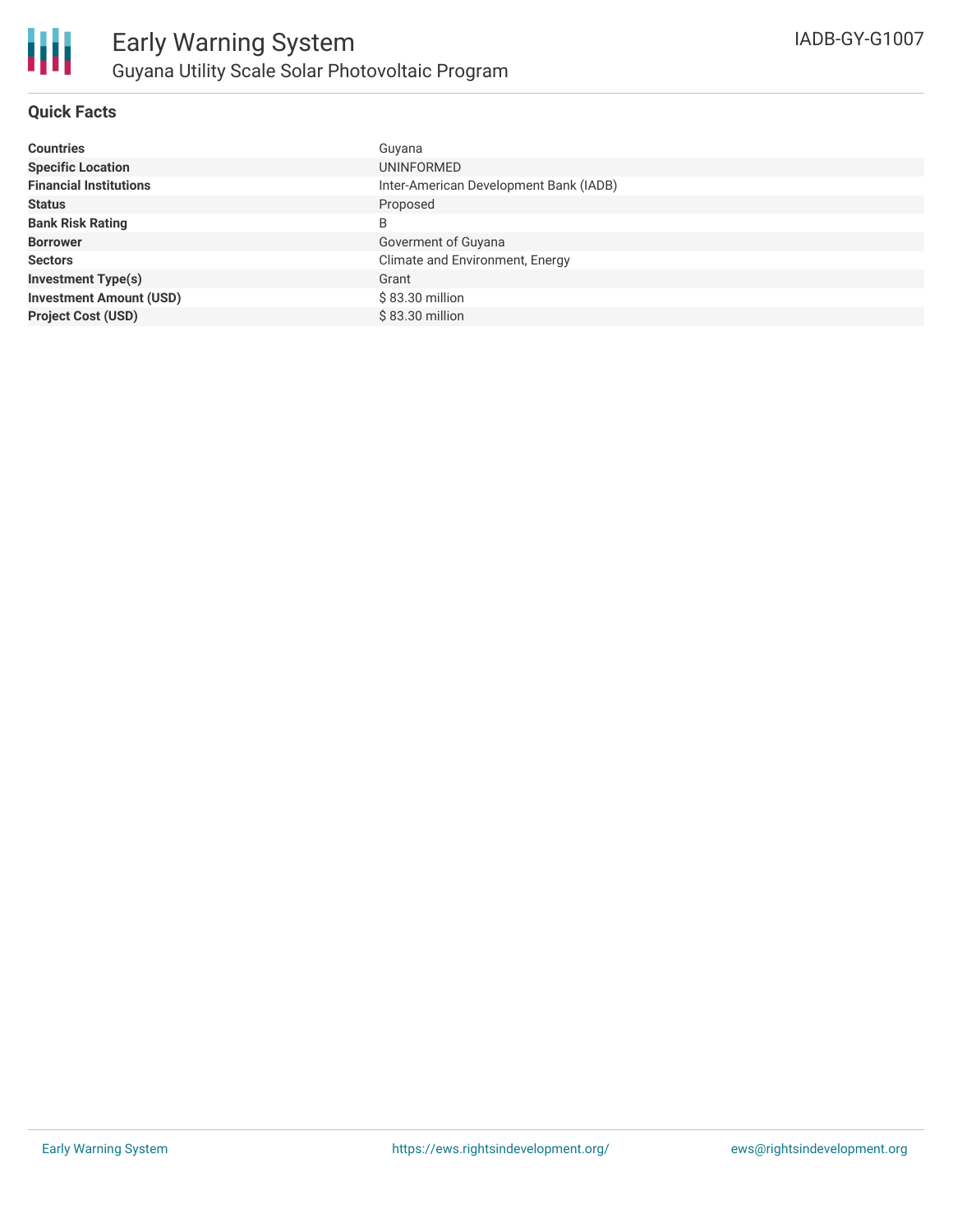

#### **Project Description**

The objective of the program is to support the diversification of Guyana's energy matrix towards the use of cleaner and renewable energy sources in the electricity generation matrix. The specific objectives of the program are to: (i) avoid CO2 emissions with the development of solar PV generation plants; (ii) lower the cost of electricity generation while supporting the country transition towards renewable energy-based generation; and (iii) improve the operation and reliability of the isolated systems of Essequibo and Linden.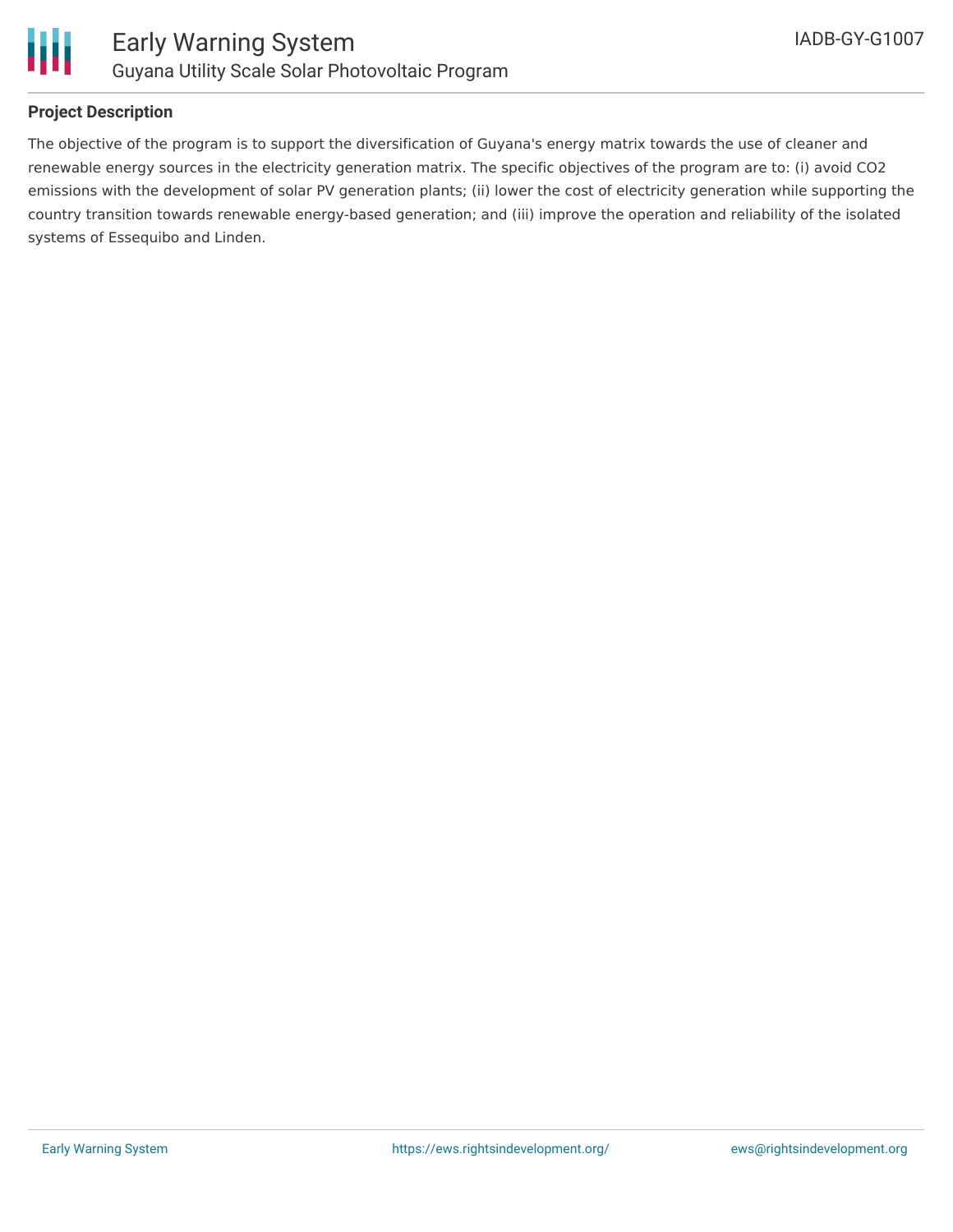

## Early Warning System Guyana Utility Scale Solar Photovoltaic Program

#### **Investment Description**

• Inter-American Development Bank (IADB)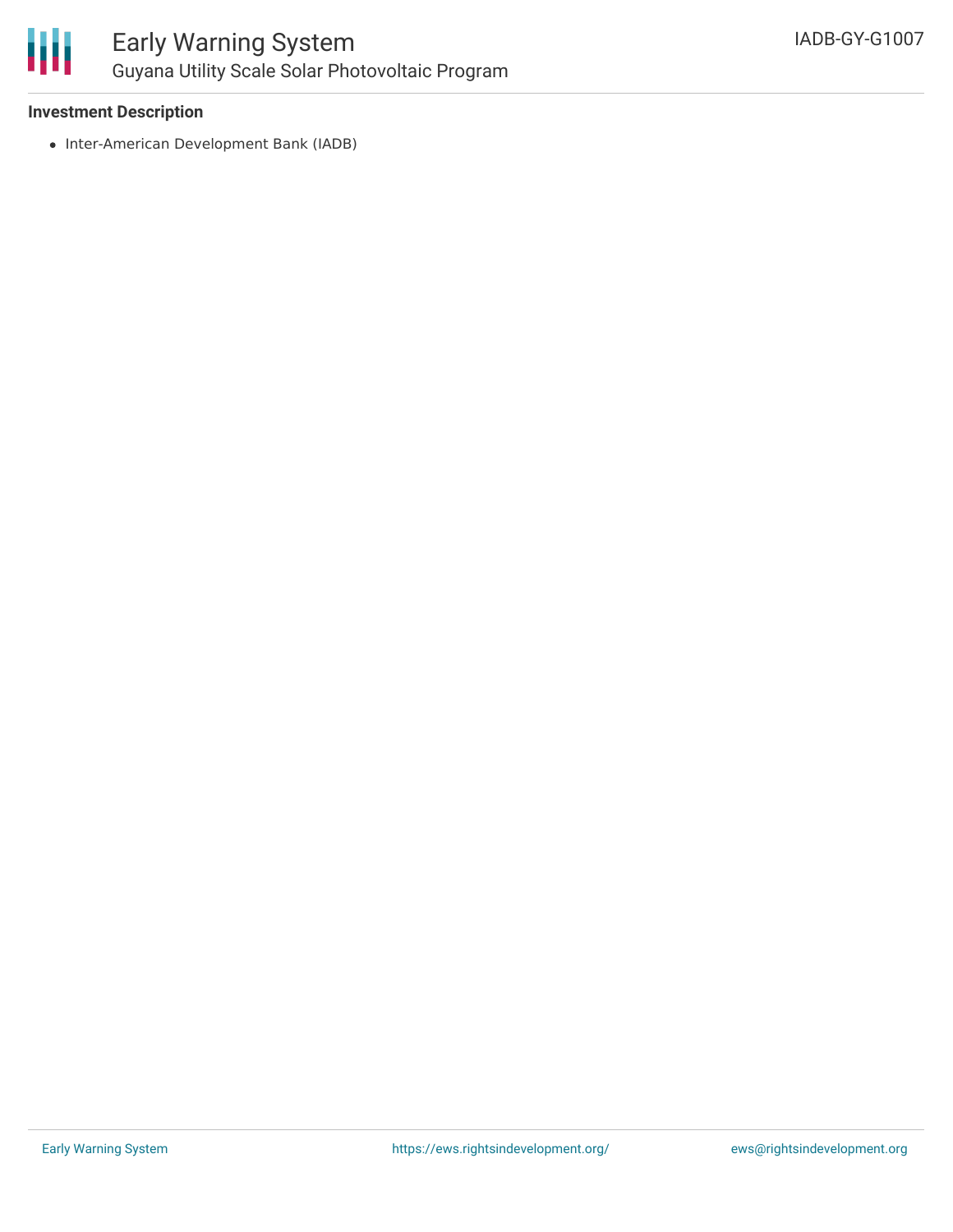#### **Contact Information**

#### **ACCESS TO INFORMATION**

You can submit a request for information disclosure at:

<https://www.idbinvest.org/en/access-information-policy>.

#### **ACCOUNTABILITY MECHANISM OF IDB / IDB INVEST**

The Independent Consultation and Investigation Mechanism (MICI) is the independent complaint mechanism and fact-finding body for people who have been or are likely to be adversely affected by an Inter-American Development Bank (IDB) or Inter-American Investment Corporation (IDB Invest)-funded project. If you submit a complaint to MICI, they may assist you in addressing the problems you raised through a dispute-resolution process with those implementing the project and/or through an investigation to assess whether the IDB or IDB Invest is following its own policies for preventing or mitigating harm to people or the environment. You can submit a complaint by sending an email to [MICI@iadb.org](mailto:MICI@iadb.org). You can learn more about the MICI and how to file a complaint at <http://www.iadb.org/en/mici/mici,1752.html> (in English) or <http://www.iadb.org/es/mici/mici,1752.html> (Spanish).